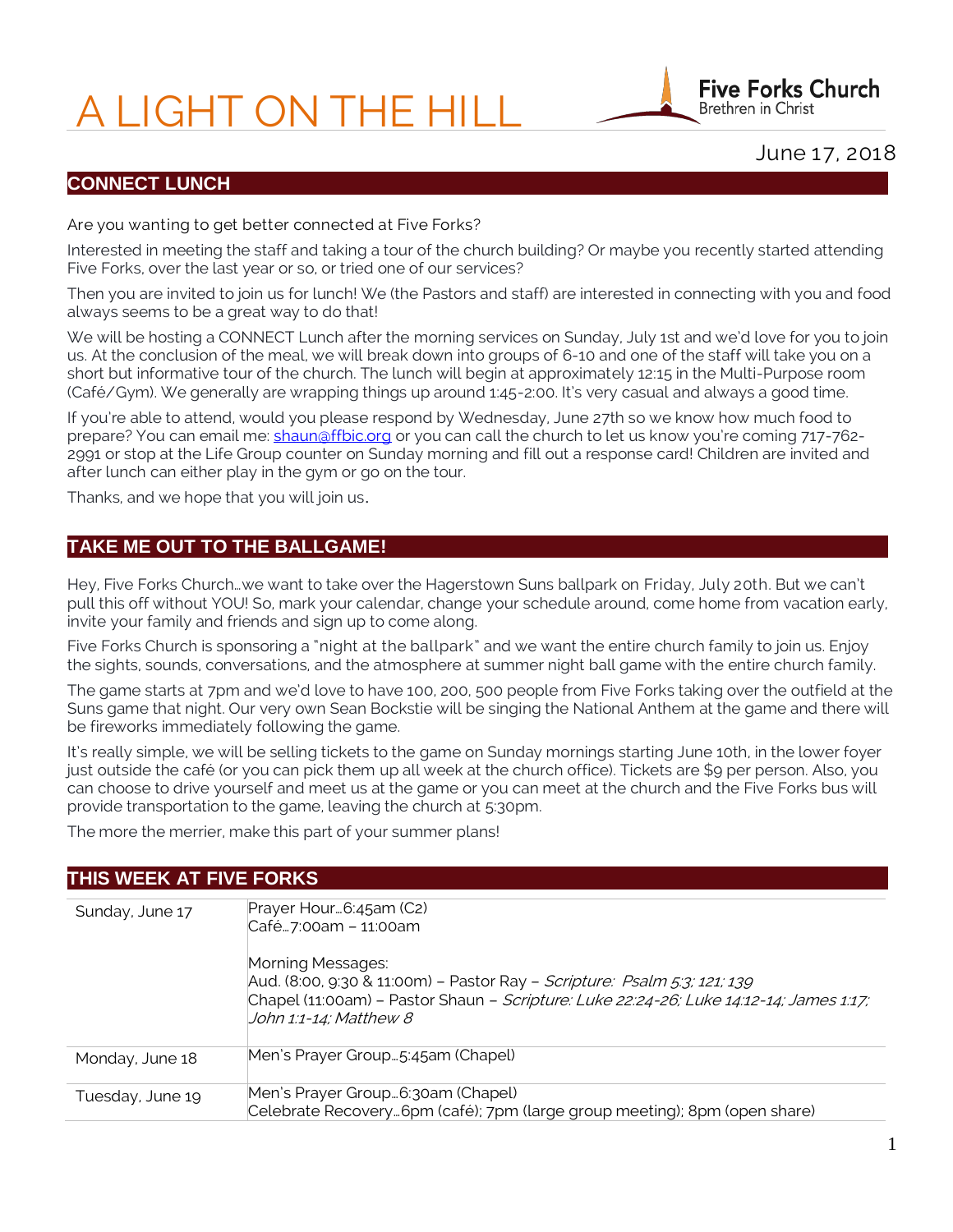| Wednesday, June 20 | No Services - Summer Break                                                                                                                                                                                 |
|--------------------|------------------------------------------------------------------------------------------------------------------------------------------------------------------------------------------------------------|
| Thursday, June 21  | Ladies Prayer Hour…6:30-7:30am (Chapel)                                                                                                                                                                    |
| Sunday, June 17    | Prayer Hour6:45am (C2)<br>Café7:00am - 11:00am<br>Morning Messages:<br>Aud. (8:00, 9:30 & 11:00m) - Pastor Ray - Scripture: Matthew 11:25-30<br>Chapel (11:00am) - Pastor Shaun - Scripture: Luke 12:35-38 |
|                    |                                                                                                                                                                                                            |

# **JASON CRABB CONCERT**

Friday, July  $27^{th}$ ... 7:00pm in the Aud.

Cost: \$19 (General Admission); \$25 (Gold Circle); \$35 (VIP: front row plus meet and greet at 5:45pm)

Tickets available now at the church office or online at [www.itickets.com](http://www.itickets.com/) or call 800-965-9324.

## **LEGO CAMP**

July  $9^{th}$  – 13<sup>th</sup>

Registration will open this Sunday, June  $17<sup>th</sup>$ . .

We will be opening the camp to 48 students who have completed grades 1-5. There will be 24 students selected for the AM class (9:00am – 12:00pm) and 24 students for the PM class (1:00 – 4:00pm). If a student attended last year's camp, they would not be eligible for this year's camp.

Our daily objective for each small group of students is that they will build and program a moving WeDo Lego Model. In order to do these objectives, students will be required to use reading, math, computer, and engineer/design skills. Students will work with a partner and learn basic skills about technology and engineering that will prepare them for a future transition into other STEM activities. Lego Camp is being offered to students who will commit to attending the program every day from July 9-13. Parents or guardians are responsible for providing transportation to and from Five Forks Church.

#### **CRAFT CAMP**

July 30 – Aug. 3… 9:15am – 12:30pm

Open to children who have completed grades 1-5

Registration will open Sunday, June 17<sup>th</sup>

We are in need of youth and adult volunteers. If you would like to help or have questions, please contact Jacki Hord at kimhord@gmail.com or stop by the Children's Information Desk on Sunday, June 3<sup>rd</sup> and 10<sup>th</sup>. .

## **SAVE THE DATE – CHURCH AUCTION**

The church auction will be earlier this year. It will be held on Thursday, September 27<sup>th</sup>.

- Silent Auction begins at 5:00
- Dinner available at 5:00pm
- Live Auction begins at 6:00pm

Mark your calendar now!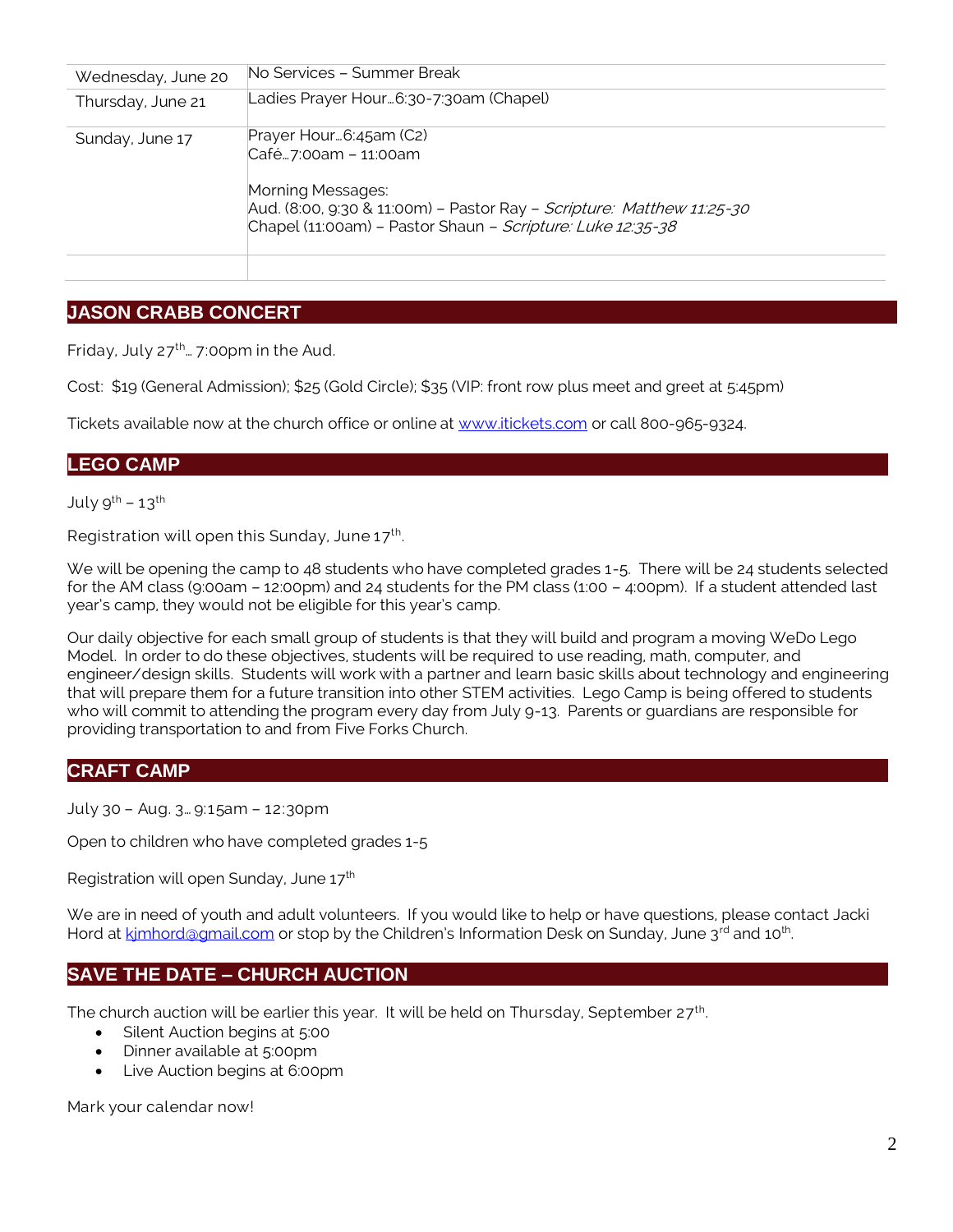# **FIVE FORKS FELLOWSHIP PICNIC**

Five Forks' Seniors Fellowship invites you to our 2018 Old-Fashioned Summertime Picnic!

The event will be on Friday, June 29<sup>th</sup>, at 4:00 p.m., in the Multi-Purpose Room. Our meal will be catered by Keystone Family Restaurant – carved top round of beef, fried chicken, oven-roasted red potatoes, country green beans, Harvard beets, coleslaw, with assorted pies for dessert.

The cost is \$8.00 per person. Please RSVP with payment to Pastor Brian's mailbox by Sunday, June 24<sup>th</sup>. Checks should be made payable to "Five Forks Church." Please include your name and the number of people attending with you. Hope to see you there!

## **WITH DEEPEST SYMPATHY**

We express our heartfelt sympathy to Brian Campbell with the passing of his father, John "Jerry" Campbell on June 9, 2018.

## **HEALING PRAYERS FOR YOU**

(Those who have been hospitalized or underwent surgery/procedures this week)

Dottie Boswell Janice Evans Steven Wilmot Marlin Witter

## **I CAN ONLY IMAGINE**

Antrim BIC (24 Kauffman Rd. E. Chambersburg, PA) is having a free showing of the movie, "I Can Only Imagine" on Friday, June 22…7:00 – 9:00pm. This is a free event and free popcorn. Everyone is welcome to attend!

Please contact Tammy Weller at [tweller@antrimbic.net](mailto:tweller@antrimbic.net) or call 717-375-4658 with any questions.

#### **FOOD PANTRY JUNE "ITEM OF THE MONTH"**

Peanut Butter

(Place donations in the orange container in the lower lobby.)

#### **OPERATION CHRISTMAS CHILD JUNE "ITEM OF THE MONTH"**

Toothbrushes, hair clips, headbands, combs, bracelets, hair ties, barrettes (Place donations in the designated boxes in the lower and upper lobbies.)

| <b>ATTENDANCE</b> |                                                                                                                                                                                                   |
|-------------------|---------------------------------------------------------------------------------------------------------------------------------------------------------------------------------------------------|
| Sunday, June 10   | Sunday's Worship Total = 653<br>$8:00$ Auditorium = $142$<br>$9:30$ Auditorium = 248<br>$11:00$ Auditorium = $168$<br>11:00 Chapel = $65$<br>Bible Connection = 17<br>Nursery (9:30 & 11:00) = 13 |
|                   | Total Sunday School = 257                                                                                                                                                                         |